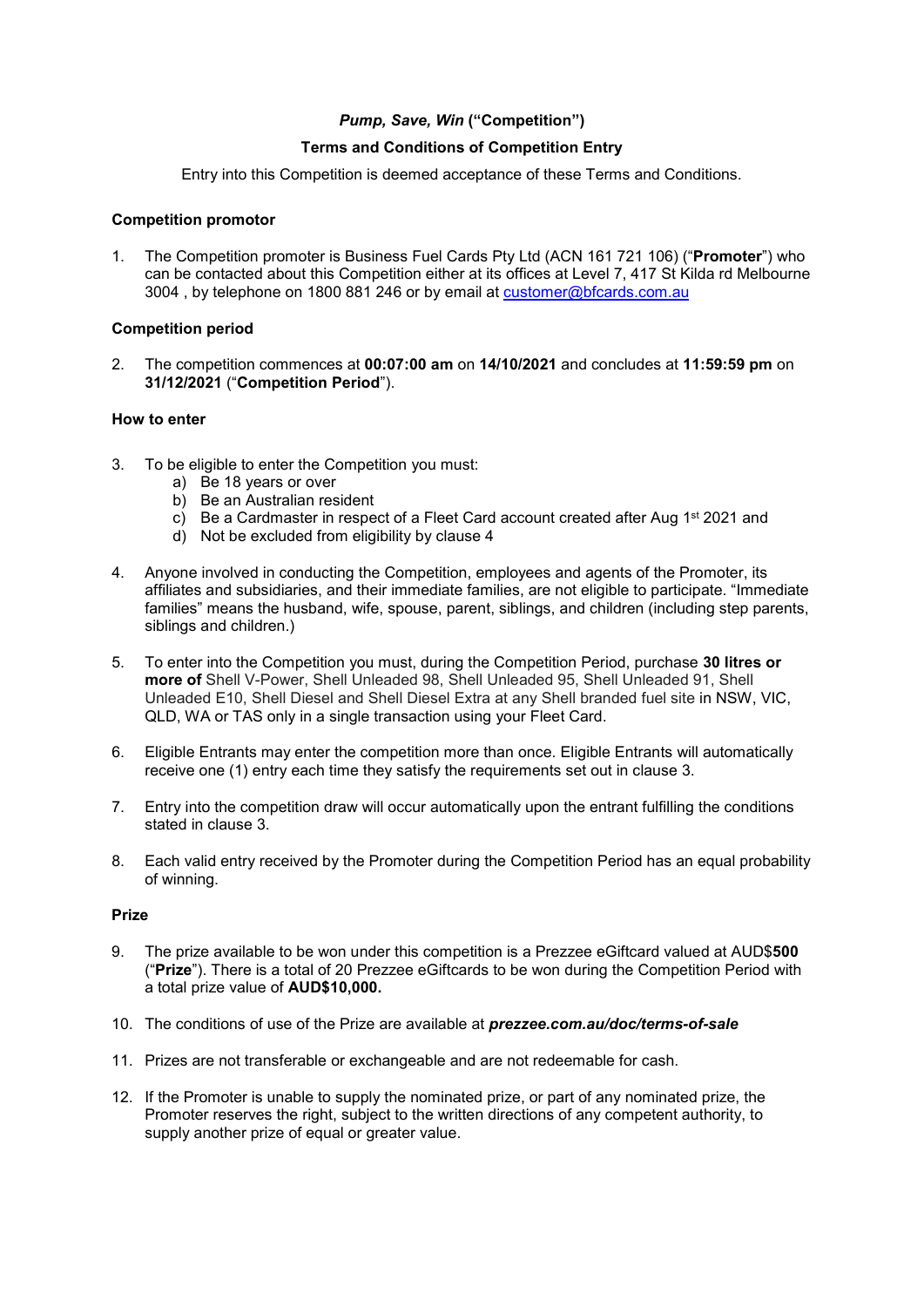- 13. Any additional costs not expressly stated, but which may be incurred in acceptance and use of a prize, are the sole responsibility of the winner.
- 14. eGiftCards will be emailed to winners at the primary contact email address linked to their Fleet Card account. It is the responsibility of the entrant to ensure that this email address is accurate and operational.

## **Prize draw**

- 15. The Prize will be drawn on **10/01/2022** via a random electronic draw.
- 16. If there is a change in the way the Competition is conducted, information about the change will be made publicly available within a reasonable timeframe before the prize draw on **10/01/2022***.*
- 17. The Prize winner will be notified in phone and writing using the Fleet Card Fuel Card within two days of the draw. The Promoter will take all reasonable steps to contact and locate each Prize Winner and each Prize Winner will be advertised on fleetcard.com.au/pumpsavewin21 for 30 days after the draw.
- 18. The Promoter running the Competition must take all reasonable steps to preserve the Prizes until the winners of such Prizes have taken possession.
- 19. If for any reason whatsoever a prize winner does not claim their prize 31/02/2022, then the prize will be forfeited by the winner and neither cash nor any other prize will be awarded in lieu of that prize or that element of that prize.
- 20. If there is no Prize winner or the Prize winner cannot be located this will be published **fleetcard.com.au/pumpsavewin21**
- 21. If necessary, the Promoter will conduct a second draw to distribute any unclaimed prizes 31/02/2022 **the winning entry will be selected on 10/02/2022]** at **Level 4, 417 St Kilda Rd Melbourne 3004** via a random electronic draw subject to any directions given by any relevant authority. Winners drawn in the second chance draw will be notified in writing by email at the email address linked to the Fleet Card Fuel Card within two days of the draw.
- 22. The Prize will be delivered within 28 days of the Prize draw.

#### **Publicity and privacy**

- 23. To the extent permitted by law, by entering into the Competition, you agree that if you are a Prize winner the Promoter may use your name and the information in your completed entry for its publicity and/or business purposes. The Promoter may also be required by law to disclose any of the information that you provide on your entry form.
- 24. To the extent permitted by law, details from all entries will be collected and used for the purposes of conducting this Competition (which may include disclosure to third parties for the purpose of processing and conducting the Competition) and for publicity purposes surrounding this Competition. By entering this Competition, entrants consent to the use of their information as described. Entrants may access and/or change their data or consent by following the procedures in the Promoter's privacy policy which is available at<https://fleetcard.com.au/privacy-policy/>

#### **General terms**

25. The Promoter reserves the right to verify the validity of entries and to disqualify any entry or refuse to award a Prize, including where the qualifying transaction has been reversed or refunded, where false or misleading details have been given by a contestant or a contestant has behaved in a fraudulent or dishonest manner, or otherwise than in accordance with these Terms and Conditions.